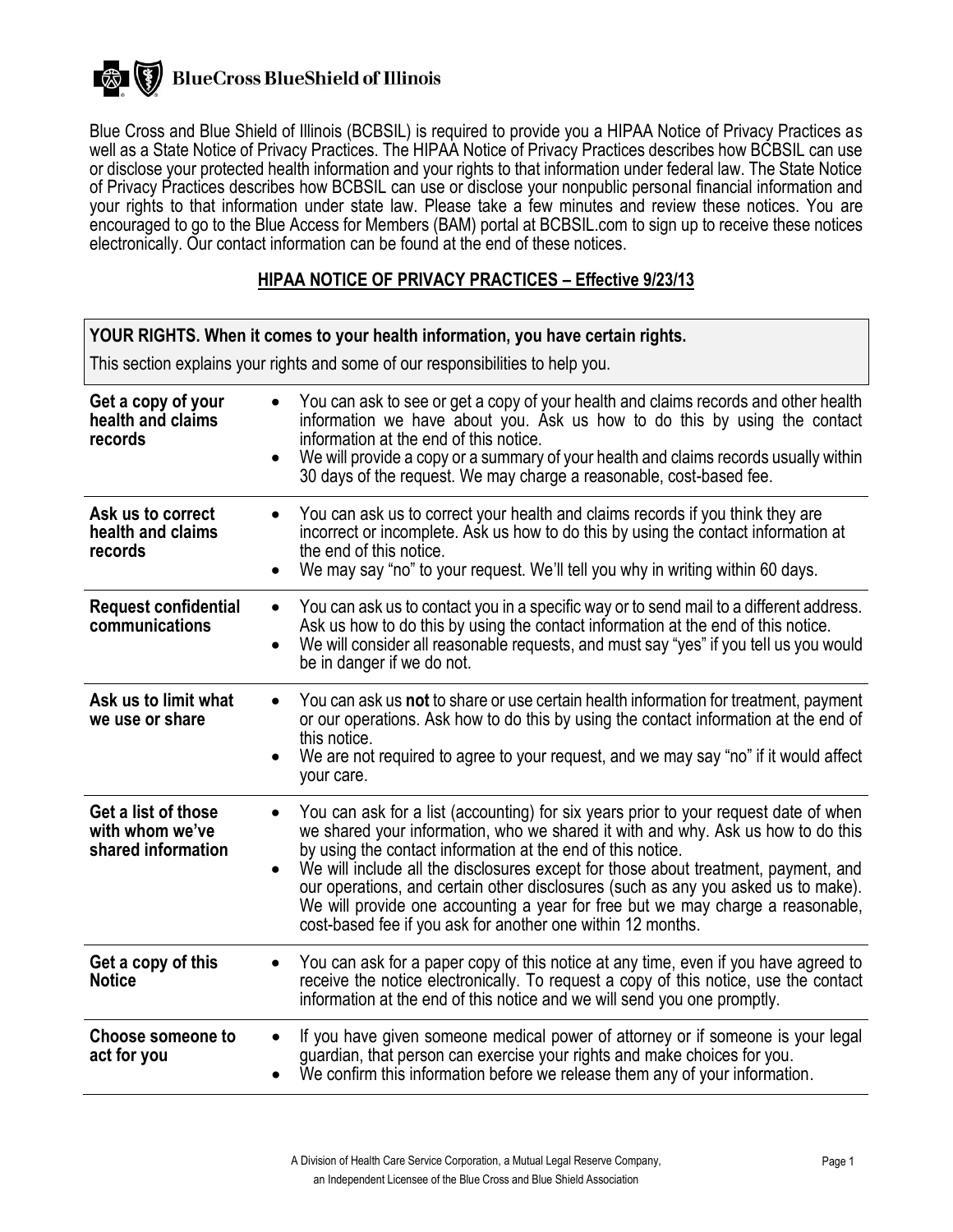

| File a complaint if<br>$\bullet$<br>you feel your rights<br>are violated<br>$\bullet$<br>$\bullet$                                                                                                                                         | You can complain if you feel we have violated your privacy rights by using the contact<br>information at the end of this notice.<br>You can also file a complaint with the U.S. Department of Health and Human<br>Services Office for Civil Rights by calling 1-877-696-6775; or by visiting<br>www.hhs.gov/ocr/privacy/hipaa/complaints/ or by sending a letter to them at:<br>200 Independence Ave., SW, Washington, D.C. 20201.<br>We will not retaliate against you for filing a complaint. |  |  |  |
|--------------------------------------------------------------------------------------------------------------------------------------------------------------------------------------------------------------------------------------------|-------------------------------------------------------------------------------------------------------------------------------------------------------------------------------------------------------------------------------------------------------------------------------------------------------------------------------------------------------------------------------------------------------------------------------------------------------------------------------------------------|--|--|--|
| YOUR CHOICES. For certain health information, you can tell us your choices about what we share.                                                                                                                                            |                                                                                                                                                                                                                                                                                                                                                                                                                                                                                                 |  |  |  |
| If you have a clear preference on how you want us to share your information in the situations described<br>below, tell us and we will follow your instructions. Use the contact information at the end of this notice.                     |                                                                                                                                                                                                                                                                                                                                                                                                                                                                                                 |  |  |  |
| In these cases, you<br>$\bullet$<br>have both the right<br>and choice to tell<br>$\bullet$<br>us to:<br>$\bullet$                                                                                                                          | Share information with your family, close friends, or others involved in payment for<br>your care<br>Share information in a disaster or relief situation<br>Contact you for fundraising efforts                                                                                                                                                                                                                                                                                                 |  |  |  |
| If there is a reason you can't tell us who we can share information with, we may share it if we believe it is in your<br>best interest to do so. We may also share information to lessen a serious or imminent threat to health or safety. |                                                                                                                                                                                                                                                                                                                                                                                                                                                                                                 |  |  |  |
| We never share your<br>$\bullet$<br>information in these<br>$\bullet$<br>situations unless you<br>give us written<br>permission                                                                                                            | Marketing purposes<br>Sale of your information                                                                                                                                                                                                                                                                                                                                                                                                                                                  |  |  |  |
| OUR USES AND DISCLOSURES. How do we use or share your health information?                                                                                                                                                                  |                                                                                                                                                                                                                                                                                                                                                                                                                                                                                                 |  |  |  |
| We typically use or share your health information in the following ways.                                                                                                                                                                   |                                                                                                                                                                                                                                                                                                                                                                                                                                                                                                 |  |  |  |
| Help manage the<br>$\bullet$<br>health care treatment<br>you receive                                                                                                                                                                       | We can use your health information and share it with professionals who are treating<br>you.<br>Example: A doctor sends us information about your diagnosis and treatment plan so<br>we can arrange additional services.                                                                                                                                                                                                                                                                         |  |  |  |
| Run our organization                                                                                                                                                                                                                       | We can use and disclose your information to run our organization and contact you<br>when necessary.<br>Example: We use health information to develop better services for you.                                                                                                                                                                                                                                                                                                                   |  |  |  |
| We can't use any genetic information to decide whether we will give you coverage except for long-term care plans.                                                                                                                          |                                                                                                                                                                                                                                                                                                                                                                                                                                                                                                 |  |  |  |
| Pay for your health<br>$\bullet$<br><b>Services</b>                                                                                                                                                                                        | We can use and disclose your health information since we pay for your health<br>services.<br><b>Example:</b> We share information about you with your dental plan to coordinate<br>payment for your dental work.                                                                                                                                                                                                                                                                                |  |  |  |
| Administer your plan<br>$\bullet$                                                                                                                                                                                                          | We may disclose your health information to your health plan sponsor for plan<br>administration purposes.<br>Example: If your company contracts with us to provide a health plan, we may provide<br>them certain statistics to explain the premiums we charge.                                                                                                                                                                                                                                   |  |  |  |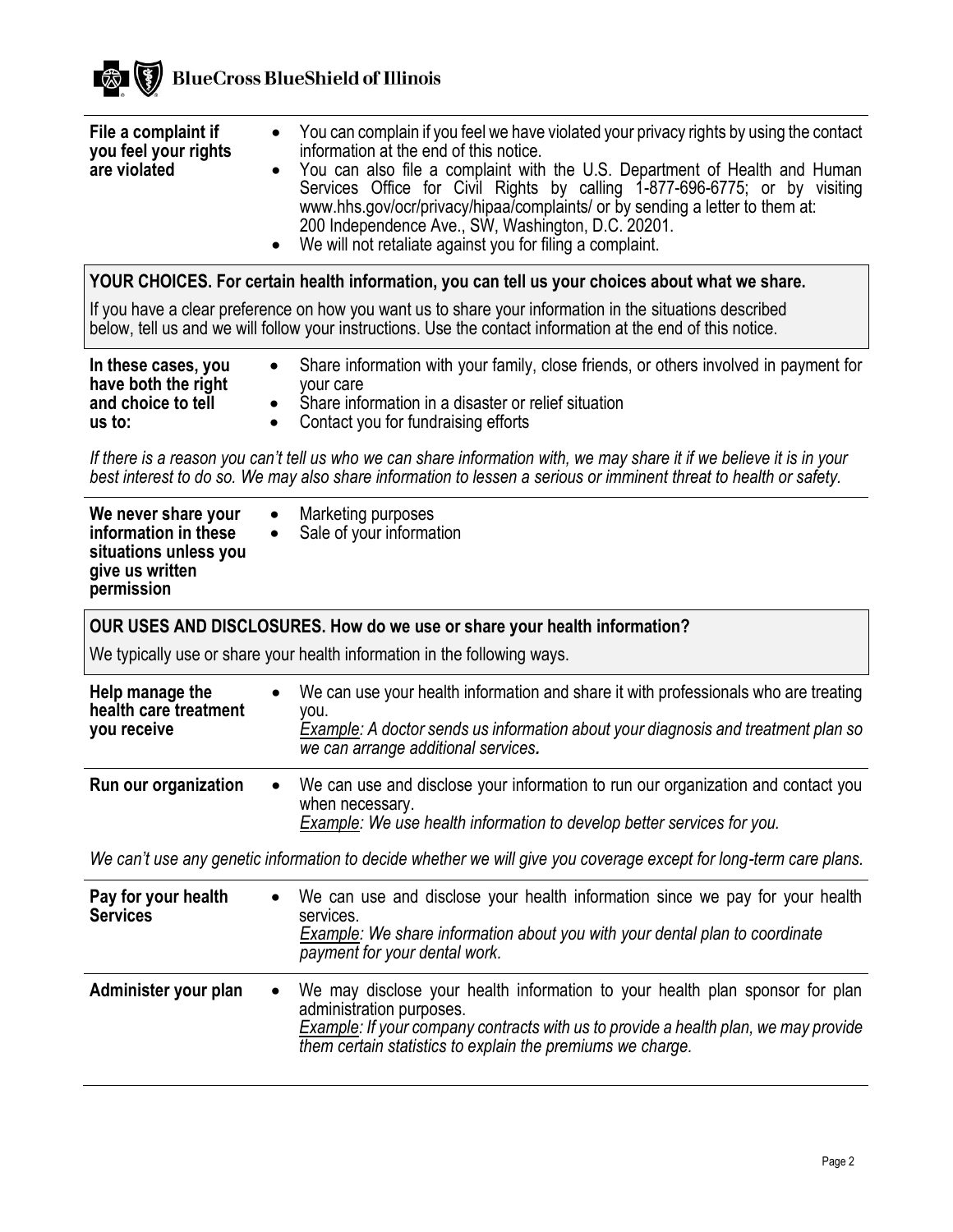#### **How else can we use or share your health information?**

We are allowed or required to share your information in other ways, usually in ways that contribute to the public good, such as public health and research. We have to meet many conditions in the law before we can share your information for these purposes. For more information go to: www.hhs.gov/ocr/privacy/hipaa/understanding/consumers/index.html

| Help with public health •<br>and safety issues                                                   |           | We can share your health information for certain situations such as:<br>Preventing disease<br>Helping with product recalls<br>Reporting adverse reactions to medications<br>Reporting suspected abuse, neglect or domestic violence<br>Preventing or reducing a serious threat to anyone's health or safety                                                                               |  |
|--------------------------------------------------------------------------------------------------|-----------|-------------------------------------------------------------------------------------------------------------------------------------------------------------------------------------------------------------------------------------------------------------------------------------------------------------------------------------------------------------------------------------------|--|
| Do research                                                                                      |           | We can use or share your information for health research.                                                                                                                                                                                                                                                                                                                                 |  |
| Comply with the law                                                                              | $\bullet$ | We will share information about you when state or federal law requires it, including<br>the Department of Health and Human Services if they want to determine that we are<br>complying with federal privacy laws.                                                                                                                                                                         |  |
| <b>Respond to</b><br>organ/tissue<br>donation requests<br>and work with certain<br>professionals |           | We can share health information about you with an organ procurement organization.<br>We can share information with a medical examiner, coroner or funeral director.                                                                                                                                                                                                                       |  |
| <b>Address workers</b><br>compensation, law<br>enforcement, and<br>Other government<br>requests  |           | We can use or share health information about you:<br>For workers compensation claims<br>For law enforcement purposes or with a law enforcement official<br>With health oversight agencies for activities authorized by law<br>For special government functions such as military, national security, and<br>presidential protective services or with prisons regarding inmates.            |  |
| <b>Respond to lawsuits</b><br>And legal actions                                                  | $\bullet$ | We can share health information about you in response to an administrative or court<br>order, or in response to a subpoena.                                                                                                                                                                                                                                                               |  |
| <b>Certain health</b><br>information                                                             | $\bullet$ | State law may provide additional protection on some specific medical conditions or<br>health information. For example, these laws may prohibit us from disclosing or using<br>information related to HIV/AIDS, mental health, alcohol or substance abuse and<br>genetic information without your authorization. In these situations, we will follow the<br>requirements of the state law. |  |
| OUR RESPONSIBILITIES. When it comes to your information, we have certain responsibilities.       |           |                                                                                                                                                                                                                                                                                                                                                                                           |  |

- We are required by law to maintain the privacy and security of your protected health information.
- We will let you know promptly if a breach occurs that compromises the privacy or security of your information.
- We must follow the duties and privacy practices described in this notice and give you a copy of it.
- We will not use or share your information other than as described here unless you tell us we can in writing.

You may change your mind at any time. Let us know in writing if you change your mind.

Additional information about your Privacy Rights can be found @ https://www.hhs.gov/hipaa/